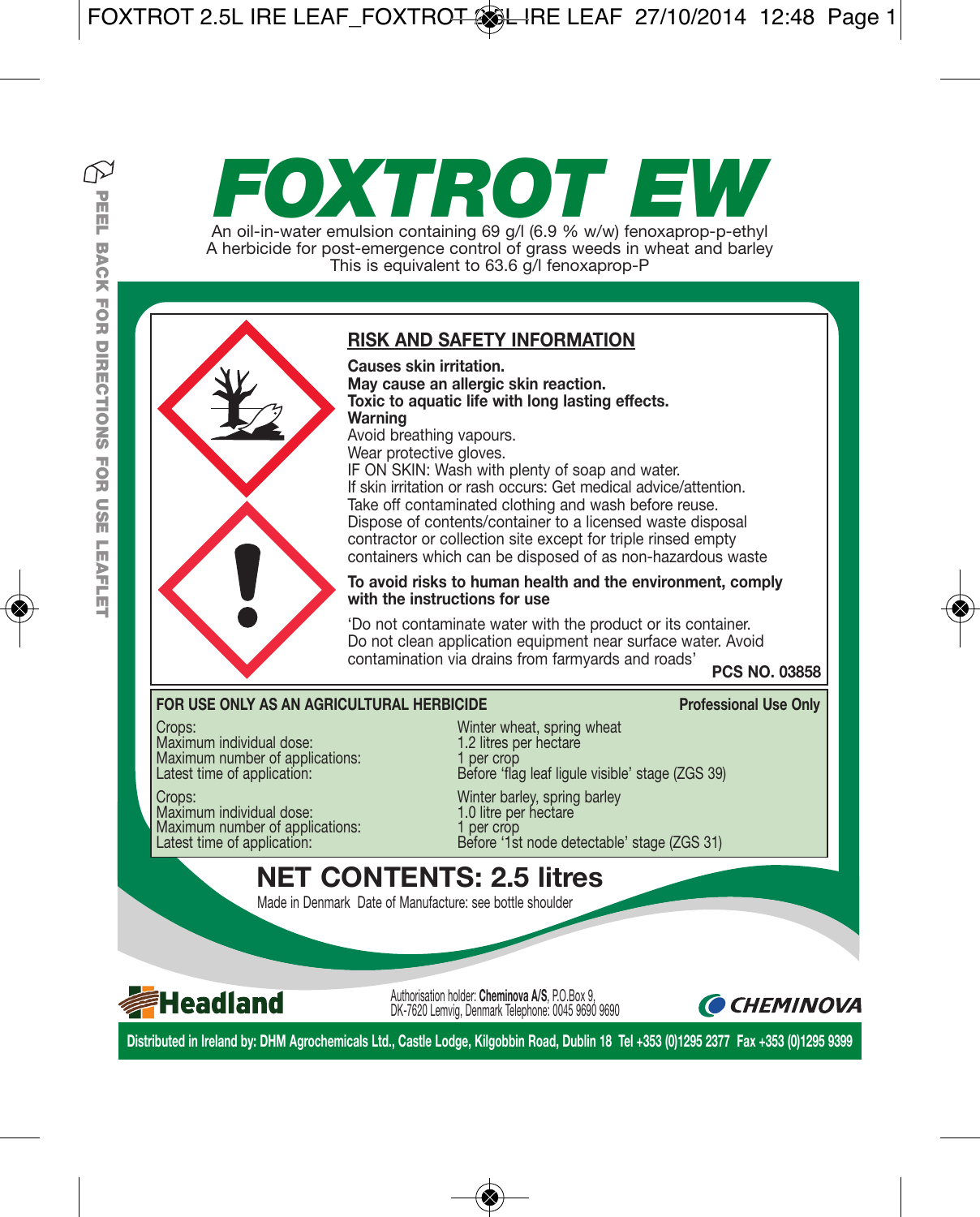$\vert$ FOXTROT 2.5L IRE LEAF\_FOXTROT  $\bigcirc$ L-IRE LEAF 27/10/2014 12:48 Page 2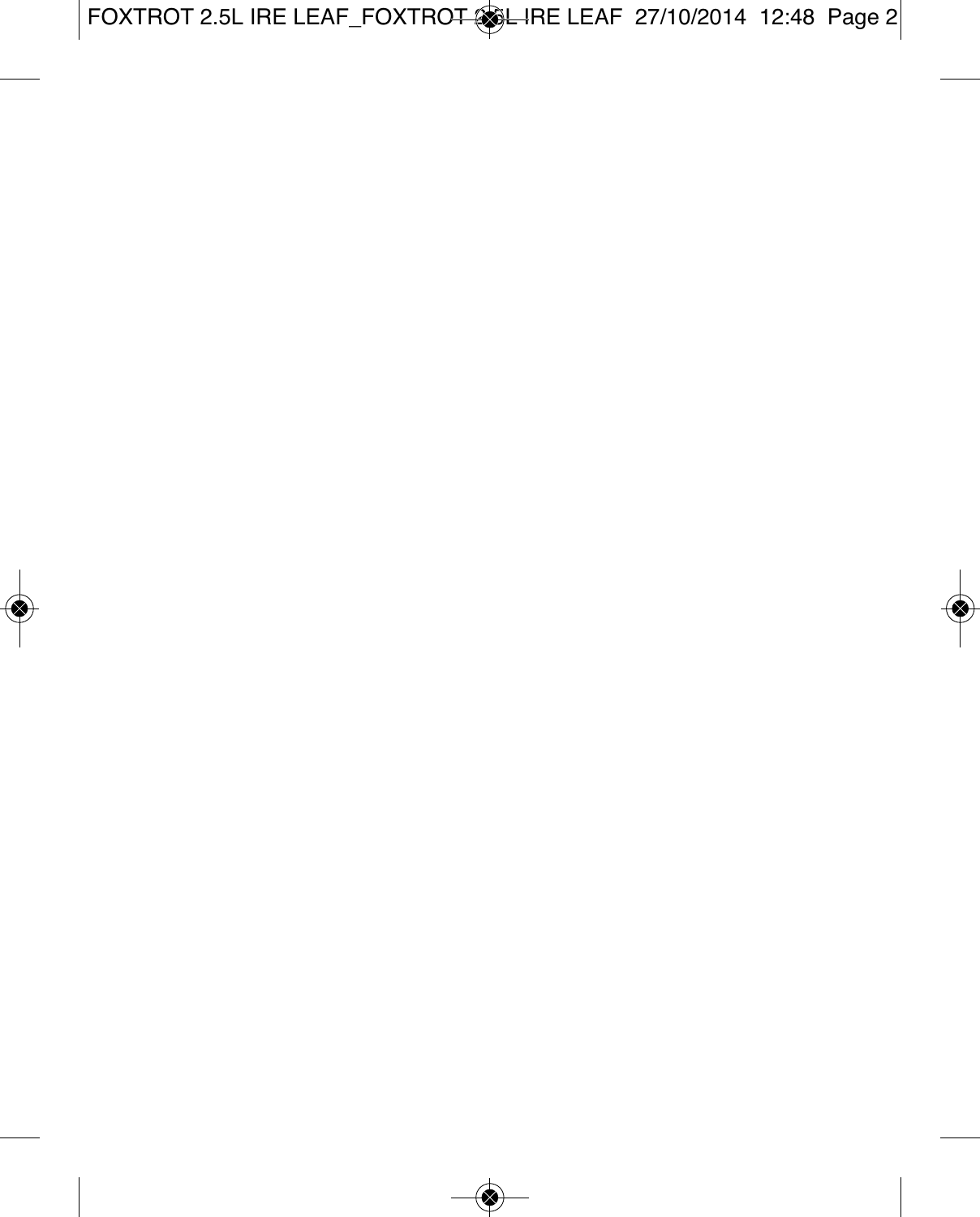#### **DIRECTIONS FOR USE**

#### **General Information**

FOXTROT is a contact and systemic herbicide for control of annual grass weeds in wheat and barley. FOXTROT will control Wild-oats, Awned Canary-grass and Rough-stalked Meadow-grass. For use in Tractor mounted/trailed sprayers only

This product contains fenoxaprop-p-ethyl which is an ACCase inhibitor, also classified by the Herbicide Resistance Action Committee (HRAC)\* as 'Group A'.

Use only as part of a resistance management strategy that includes cultural methods of control and do not use ACCase inhibitors as the sole chemical means of grass weed control.

Applying a second product containing an ACCase inhibitor will increase the risk of resistance development. Only use a second ACCase inhibitor to control different weeds at different timings.

\* Details of the HRAC codes, which may be used as a tool in developing a resistance management strategy may be found on the HRAC web-site at www.plantprotection.org/HRAC/. The Weed Resistance Action Group (WRAG) provides supporting information, including management guidelines, a herbicide-resistant grass weeds audit and facts about resistance. It is important to integrate a long-term cultural and chemical weed control strategy and the recommendations of WRAG should be followed. Ensure that spray swaths do not overlap.

In the event of crop failure, any broad leaved crop may be sown, or after an interval of 3 weeks, any cereal may be sown. Following normal harvest of a treated crop, any broad leaved or cereal crop may be sown.

#### **Cautions**

Do not apply FOXTROT to Durum wheat, undersown crops or crops to be undersown.

Avoid treating crops suffering from stress due to drought, water-logging, pest and disease attack or micronutrient deficiency.

Avoid application immediately before or after a sudden or extended drop in temperature, or during periods of warm days and cold nights. Do not apply to crops that are covered with ice as run-off may occur. Application may be made in frosty weather provided the crop has hardened. Do not roll or harrow less than 7 days before or after spraying.

Very dry conditions leading to drought stress may reduce the effectiveness of the product.

Do not use Foxtrot as the sole means of grass weed control in

successive crops; use grass weed herbicides with different modes of action throughout the cropping rotation. Monitor weed control effectiveness and investigate any odd patches of poor grass weed control. If poor control cannot be explained, contact your agronomist who may consider a resistance test to be appropriate.

Foxtrot applied at 1.0 litre/ha to winter and spring barley can cause yellowing of the crop. These effects are transient and have been demonstrated not to adversely affect yield.

Extreme care must be taken to avoid spray drift onto non-crop plants outside of the target area.

#### **Soil Types and Weather Conditions**

FOXTROT can be applied to all soils including those containing high levels of organic matter. For best results, soil should be moist at and after application.

#### **Crops Treated and Time of Application**

FOXTROT can be applied to winter- and spring barley from the '2 fully expanded leaf' stage to before '1st node detectable' stage and to winterand spring wheat from emergence of the crop up to before 'flag leaf ligule visible' stage (GS 39). Broadcast crops should be only treated once they have a well established root system.

#### **Rates of Application and Weeds Controlled**

The application rates of FOXTROT are determined by crop and weed species, size of the weed and time of application. **Foxtrot must not be applied to winter or spring barley at more than 1.0 litre/ha.**

#### **1. Wild-oats**

FOXTROT will control wild-oats from the two fully expanded leaf stage (ZGS 12) up to 'before 1st node detectable' stage (ZGS 31) in winter- and spring barley and from the two fully expanded leaf stage (ZGS 12) up to and including the flag leaf ligule just visible stage (ZGS 39) in winter- and spring wheat.

| Weed Growth Stage(s)                                                      | ZGS stage | Rate of<br>Application<br>litres/ha |
|---------------------------------------------------------------------------|-----------|-------------------------------------|
| '2 fully expanded leaf' stage to 'early<br>tillering' stage               | 12 to 23  | 0.8                                 |
| '2 fully expanded leaf' stage to<br>'before 1st node detectable' stage    | 12 to 31  | 1.0                                 |
| '2 fully expanded leaf' stage to 'flag<br>leaf liqule just visible' stage | 12 to 39  | 12                                  |